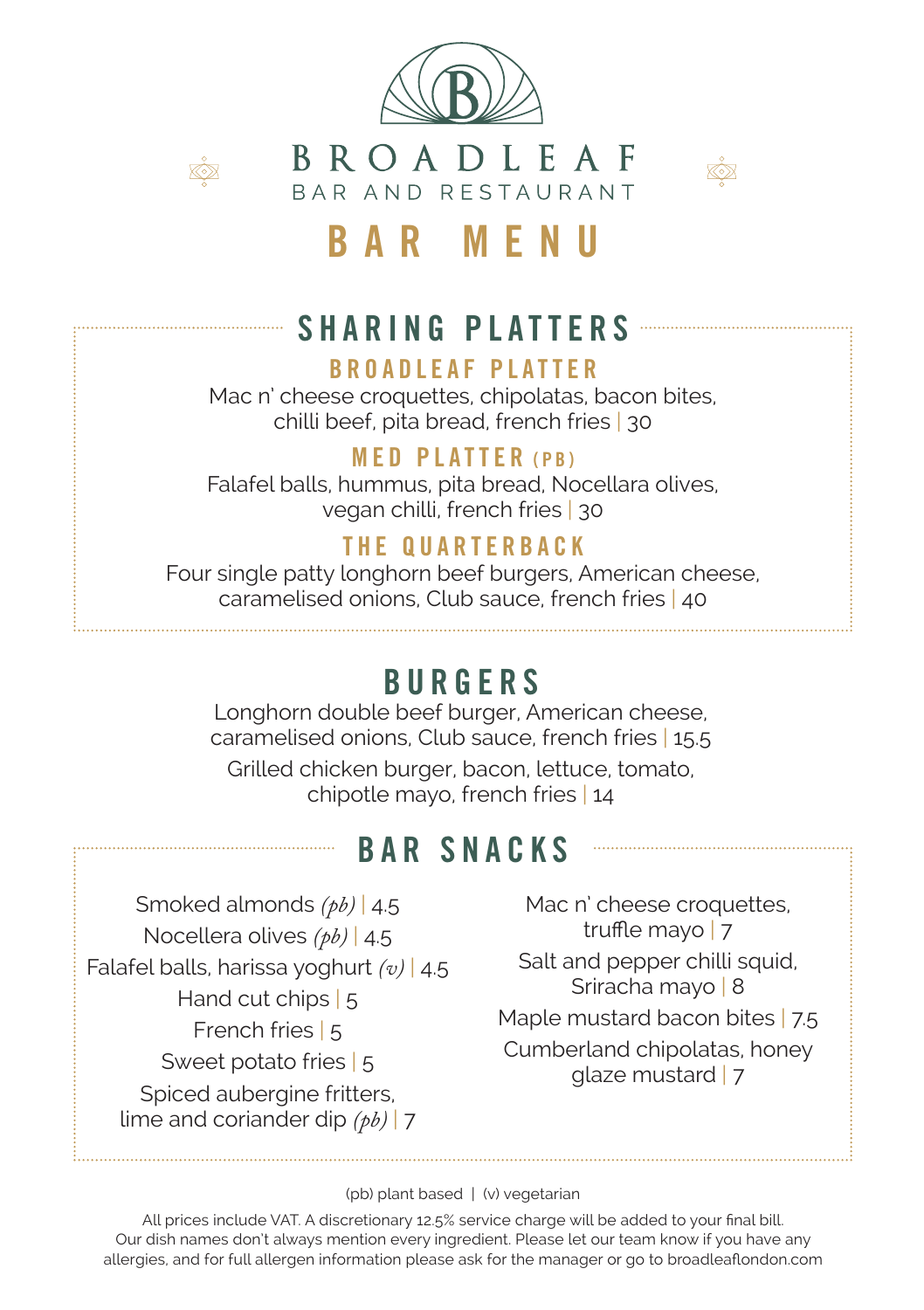## CRAFT BEERS

HALF | PINT

| Amstel, Lager, Holland 4.1%                     | 3.3   6.1      |
|-------------------------------------------------|----------------|
| Heineken, Lager, Holland 5%                     | 3.3   6.1      |
| Heineken Silver, Lager, Holland 4%              | 3.3   6.1      |
| Guinness, Stout, Ireland 4.1%                   | 3.3   6.2      |
| Orchard Thieves, Cider, England 4.5%            | 3.3   6.2      |
| Birra Moretti, Lager, Italy 4.6%                | 3.4   6.3      |
| Brixton Reliance, Pale Ale, England 4.2%        | $3.4 \mid 6.5$ |
| Brixton Coldharbour, Lager, England 4.3%        | $3.5 \mid 6.5$ |
| Beavertown, Neck Oil, Session IPA, England 4.3% | $3.6 \mid 6.8$ |
|                                                 |                |

## BOTTLES

| Heineken, Lager 5% (330ml)                                        | 5.7 |
|-------------------------------------------------------------------|-----|
| Heineken 0.0, 0% (330ml)                                          | 4.5 |
| Sol, Lager 4.5% (330ml)                                           | 5.7 |
| Lucky Saint, Lager 0.5% (330ml)                                   | 6   |
| Old Mout Cider, Kiwi & Lime / Strawberry & Pomegranate 4% (500ml) | 6.5 |
| Old Mout Cider, Berries & Cherries 0% (500ml)                     | 6   |

## CANS

| High Wire Grapefruit, Magic Rock, West Coast Pale Ale 5.5% (330ml) | 6.5 |
|--------------------------------------------------------------------|-----|
| Lumina, Siren Craft Brew, Session IPA 4.2% (330ml)                 | 6.5 |
| Urban Orchard, Hawkes, Dry Cider 4.5% (330ml)                      | 6.5 |
| BLØND, Pilot Blond Ale 4% (330ml)                                  | 6.6 |
| Fantasma, Magic Rock, Gluten Free IPA 6.5% (330ml)                 | 6.6 |

## SOFT DRINKS

| Coca-Cola / Diet Coke / Coke Zero (330ml)                                                        | 3.35 |
|--------------------------------------------------------------------------------------------------|------|
| Schweppes:<br>Tonic/Slimline Tonic/Lemonade/Ginger Ale (125ml)<br>Ginger Beer/Soda Water (200ml) | 2.85 |
| Red Bull/Sugar Free/Tropical (250ml)                                                             | 4.35 |
| Juices: Orange/Grapefruit/Apple/Cranberry/Pineapple/Tomato                                       | 3.1  |
| House spritz: pear and ginger                                                                    | 4.35 |

#### BROADLEAFLONDON.COM

25 Old Broad Street (to the left of Tower 42), London EC2N 0203 883 7801 | info@broadleaflondon.com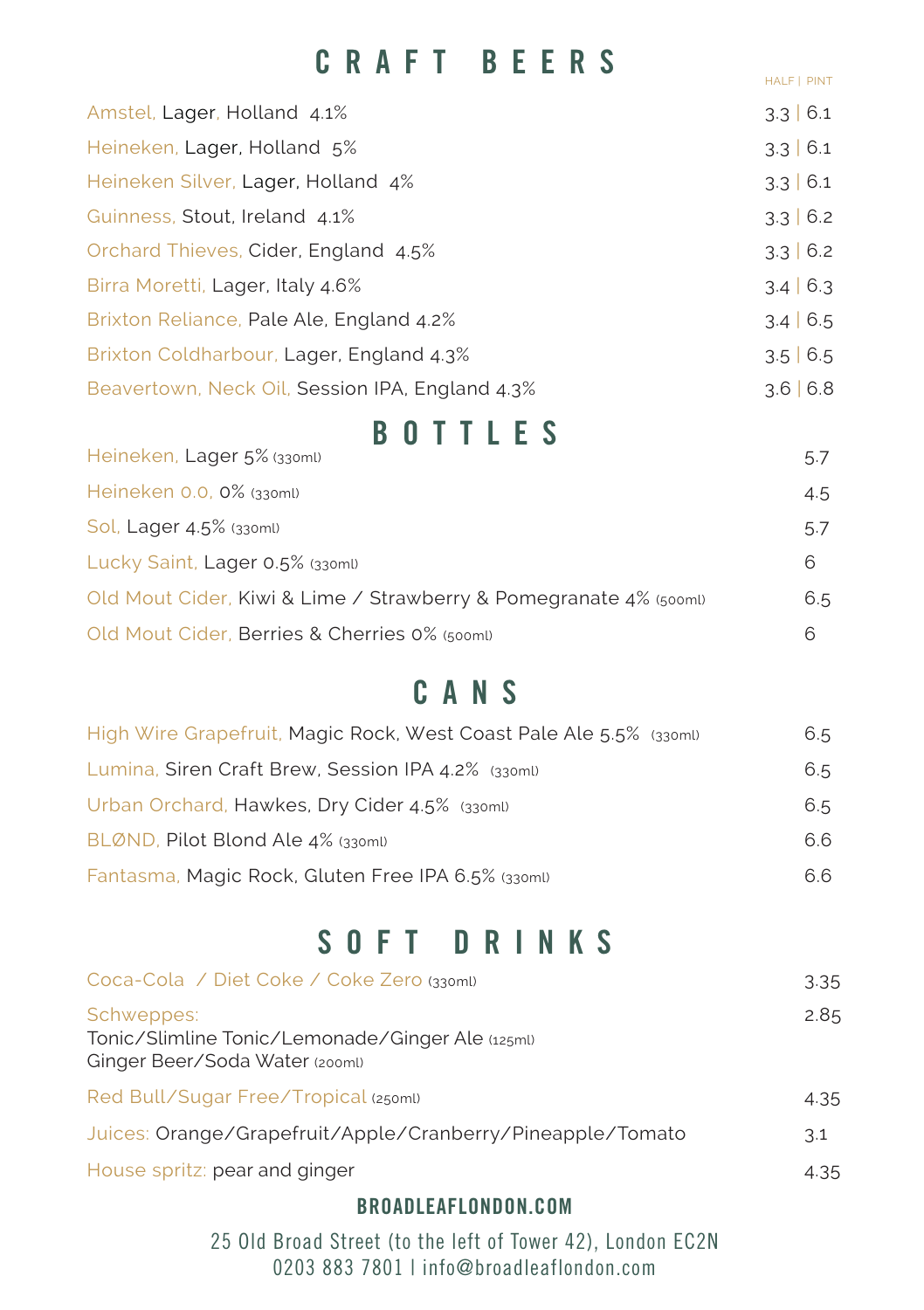## SIGNATURE COCKTAILS 13

#### **SERENDIPITY**

Belvedere vodka, Campari, Green Chatreuse, orange bitters, lime juice

#### COCO GLEN X

Glenmorangie X single malt, coconut purée, vanilla syrup, lemon juice

#### SMOKE AND MIRRORS

Ojo de Tigre mezcal, Italian bitter, pineapple juice, Angostura bitters, peach bitters, vanilla syrup, lime juice

#### HAPPENSTANCE

Aviation gin, Fernet Branca, orgeat syrup, lemon and lime juice

#### LAVENDER KISS

Cîroc vodka, lavender, kiwi, soda water

#### SUNTORY CLUB

Roku gin, Luxardo amaretto, tangerine syrup, lemon juice, grapefruit bitters

#### KANPAI

Haku vodka, banana liqueur, Wray & Nephew overproof rum

#### PEAR DROP

Brugal Añejo, Xante pear, passion fruit syrup, lime juice, Angostura bitters

#### HEATHER AND THYME

The Botanist gin, Scottish heather honey, thyme, apple, lemon juice, smoked hickory wood

#### VODKA NEGRONI

Black Cow vodka, Italian bitters, vermouth

## MOCKTAILS 6

#### S E E D L I P SO UR

Seedlip Garden, lemon, honey, egg white

#### BLACKBERRY COLLINS

Apple juice, lemon, blackberries, soda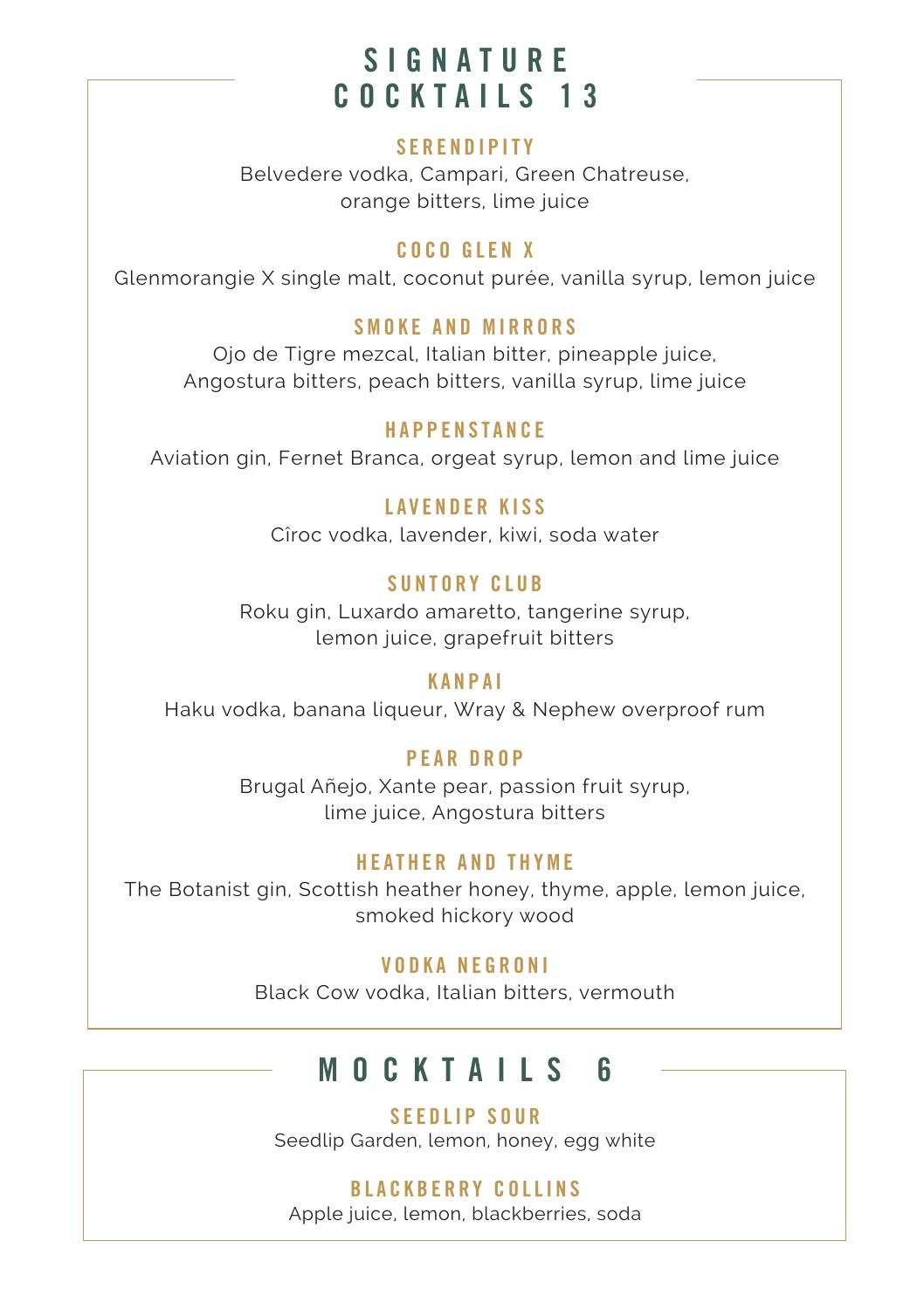## CLASSIC COCKTAILS



LILLET SPRITZ | 13 Lillet Rosé, Prosecco, Schweppes soda

#### BLOODY MARY | 11.5

Ketel One vodka, house spice mix, tomato juice

NEGRONI | 11.5 Tanqueray gin, Belsazar Red, Italian bitters

MOJITO | 11.5 Havana Club 3yr rum, lime, brown sugar, mint

### MARGARITA | 11.5

Cazcabel Blanco tequila, Cointreau, lime juice

### ZOMBIE | 11.5

Old J spiced rum, Havana Club 3yr rum, Wray & Nephew overproof rum, orange juice, passion fruit, lime, sugar, Angostura bitters

### ESPRESSO MARTINI | 11.5

Ketel One vodka, Tia Maria, coffee

### WHISKEY OLD FASHIONED | 11.5

Woodford Reserve bourbon, Angostura bitters, brown sugar

DARK AND STORMY | 11.5

Goslings Black Seal rum, Schweppes ginger beer, lime juice, Angostura bitters

### RUM PUNCH | 11.5

Dead Man's Fingers coconut rum, Wray & Nephew overproof rum, Brugal Añejo rum, pineapple juice, lime juice, watermelon purée, Angostura bitters

### PASSION FRUIT MARTINI | 11.5

Ketel One vodka, passion fruit purée, vanilla syrup, Prosecco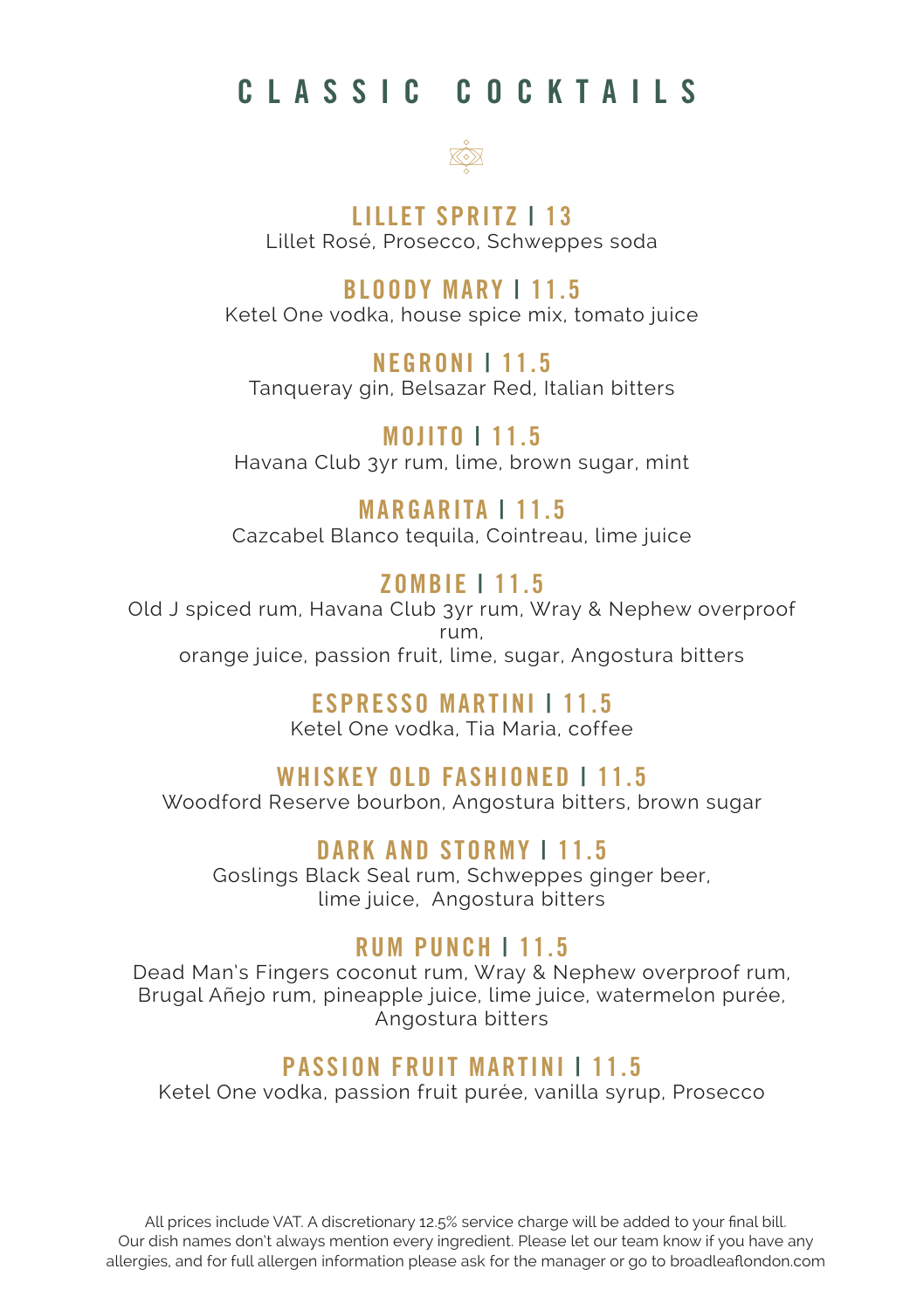### GIN SERVES

**MIRABEAU ROSÉ,** Provence, France Schweppes Indian tonic, rosemary sprig | 13.6

**SLINGSBY RHUBARB,** Harrogate, England Schweppes ginger ale, fresh raspberry | 13.6

**SLINGSBY MARMALADE,** Harrogate, England Schweppes Indian tonic, dry orange wheel | 13.6

**AGNES ARBER PINEAPPLE,** England Schweppes Indian tonic, dry pineapple wheel | 12.6

**CHASE PINK GRAPEFRUIT AND POMELO,** Herefordshire, England Schweppes Indian tonic, grapefruit wedge | 14.1

**MALFY CON ARANCIA,** Turin, Italy Schweppes Indian tonic, dry orange wheel, basil sprig | 12.1

> **CHASE GB EXTRA DRY,** Herefordshire, England Schweppes Indian tonic, ginger | 12.6

**MONKEY 47,** Black Forest, Germany Schweppes Indian tonic, grapefruit wedge and zest | 14.1

> **PLYMOUTH,** Devon, England Schweppes Indian tonic, lemon wedge | 12.1

**HENDRICK'S,** Girvan, Scotland Schweppes lemonade, cucumber slice, lemon wheel | 12.6

> **AVIATION,** Oregon, USA Schweppes Indian tonic, lavender sprig | 13.1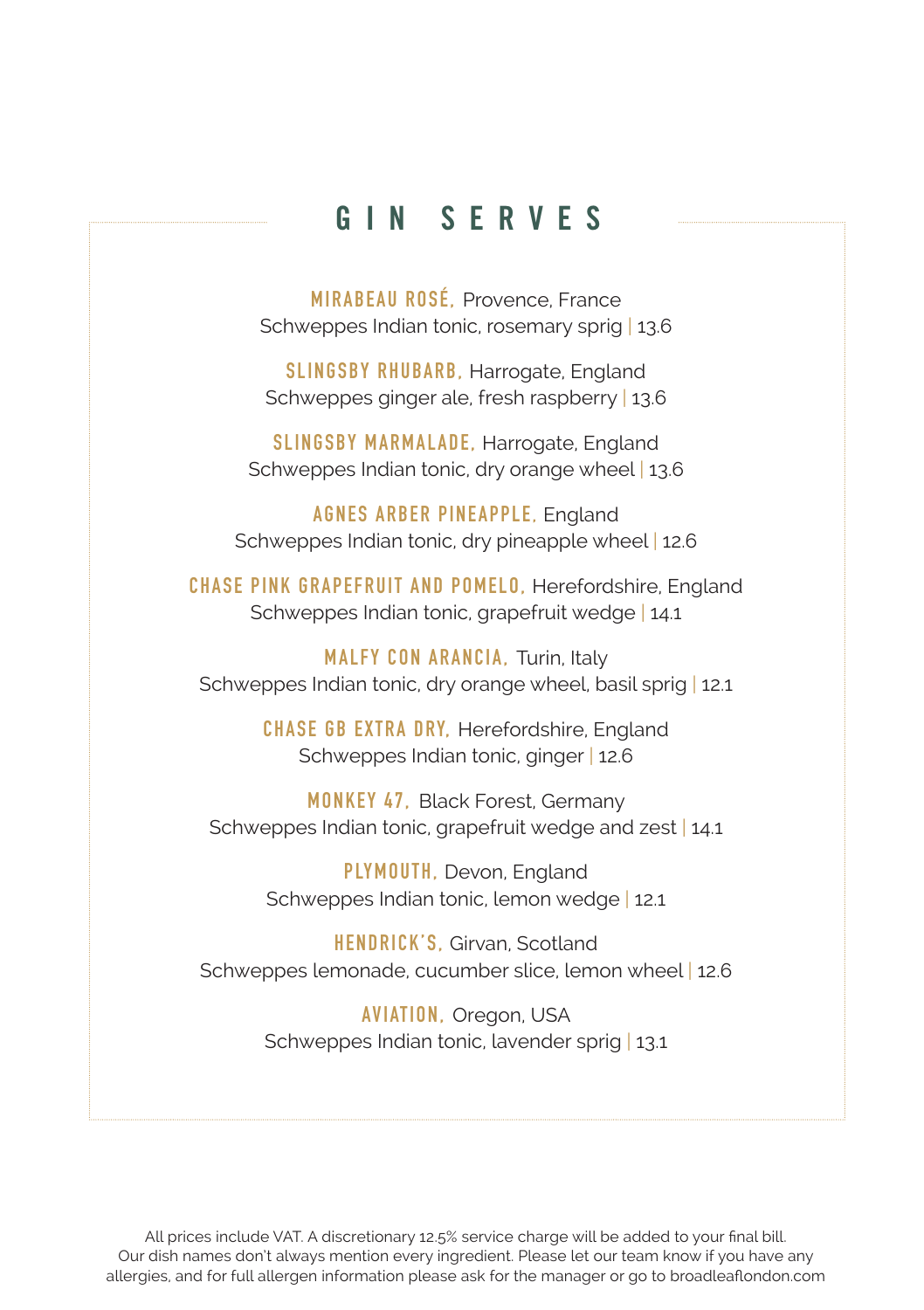### CHAMPAGNE AND **SPARKLING**



# ROSÉ

| Prosecco, Extra Dry, Ita, Treviso, Italy '20       | Glass<br>10.7 | Bottle<br>- 40 |
|----------------------------------------------------|---------------|----------------|
| Joseph Perrier, Brut, Cuvée Royale Rosé, France NV | 15.5 84       |                |
| Taittinger, Brut, Prestige Rosé, France NV         |               | 92             |
| Laurent-Perrier, La Cuvée Rosé, France NV          |               | 135            |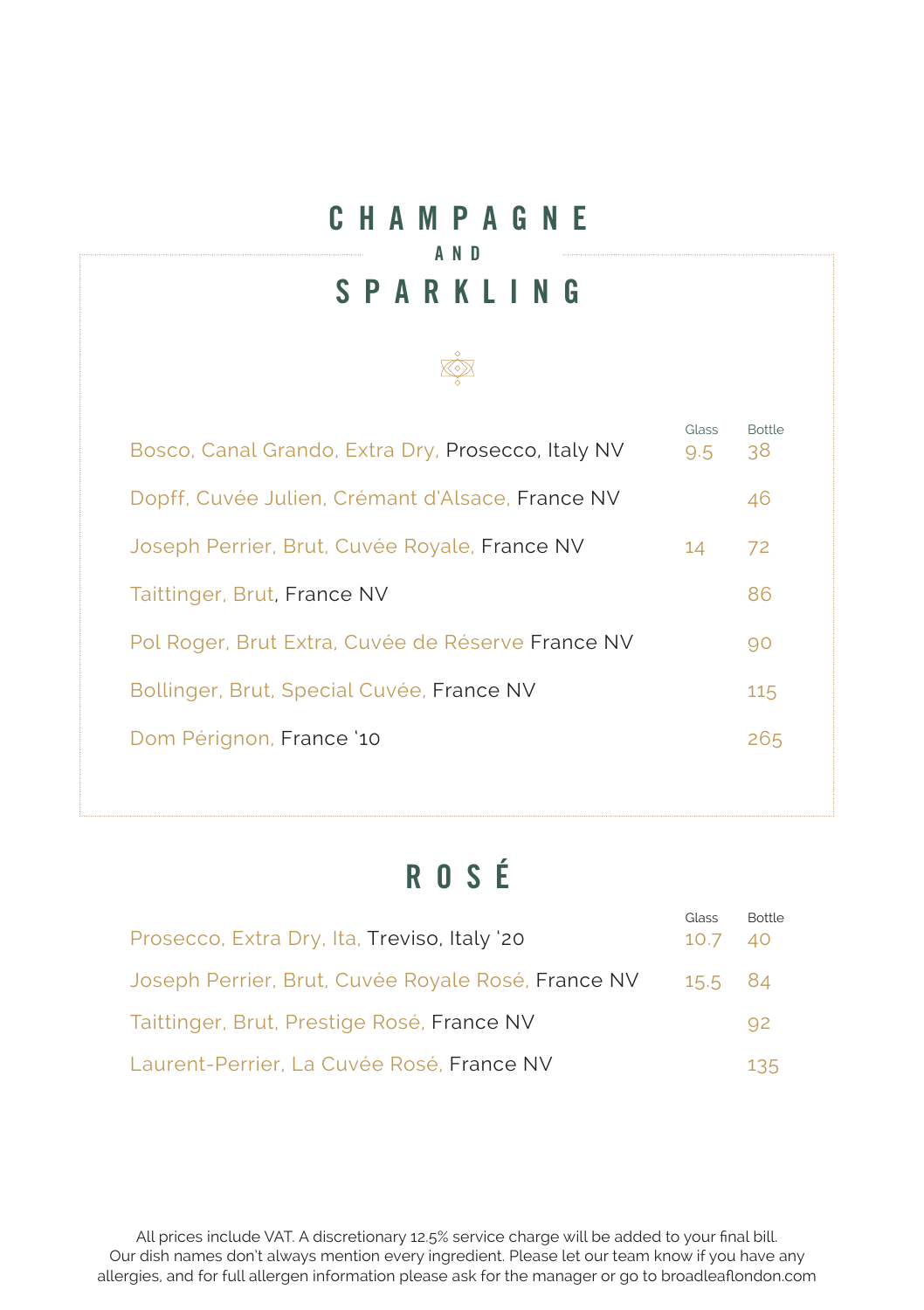## WINE BY THE GLASS

Ask about our full wine list

| WHITE WINES                                                  | 175 <sub>ML</sub> |               | 250ML BOTTLE |
|--------------------------------------------------------------|-------------------|---------------|--------------|
| Fernão Pires, Cuvée Frères Martin, Setúbal, Portugal '20     | 6.3               | 8.6           | 24           |
| Pinot Grigio, Novità, Venezie, Italy '20                     | 7.3               | 9.9           | 28           |
| Sauvignon Blanc, Campanes, Tolosan, France '19               | 7.6               | 10.2          | 29           |
| Chardonnay, Viña Edmara, Valle Central, Chile '19            | 7.6               | 10.2          | 29           |
| Picpoul, Les Pins de Camille, Languedoc, France '20          | 8.8               | 11.9          | 34           |
| Albariño, Castro Valdés, Rías Baíxas, Spain '20              | 9.8               | 13.2          | 38           |
| Sauvignon Blanc, Brook Ridge, New Zealand '21                | 10.1              | 13.6          | 39           |
| ROSÉ WINES                                                   | <b>175ML</b>      |               | 250ML BOTTLE |
| Castelão, Cuvée Frères Martin, Setúbal, Portugal '20         | 6.8               | 9.2           | 26           |
| Côtes de Provence, l'Aumérade Rosé, France '20               | 10.1              | 13.6          | 39           |
| <b>RED WINES</b>                                             | 175 <sub>ML</sub> |               | 250ML BOTTLE |
| Castelão, Cuvée Frères Martin, Setúbal, Portugal '19         | 6.3               | 8.6           | 24           |
| Grenache/Marselan/Mourvèdre, Chevanceau, Herault, France '19 | 6.6               | 8.9           | 25           |
| Cabernet Sauvignon, Tierra Antica, Valle Central, Chile '19  | 6.8               | 9.2           | 26           |
| Pinot Noir, Castelnau, Les Mûriers, Pays d'Oc, France '20    | 8.6               | 11.6          | 33           |
| Côtes du Rhône, Carabiniers, France '19                      | 9.6               | 12.9          | 37           |
| Rioja Reserva, Hugonell, Spain '17                           | 9.6               | 12.9          | 37           |
| Malbec, 1300, Andeluna, Uco Valley, Mendoza, Argentina '20   | 10.1              | 13.6          | 39           |
| Mayne Mazerolles, Bordeaux, France '16                       | 10.1              | 13.6          | 39           |
| <b>SWEET AND FORTIFIED WINE</b>                              | GLASS             | <b>BOTTLE</b> |              |
| Muscat de Beaume de Venise, Coyeux, France '14               | 6.4               | 32            |              |
| 10y Tawny Port, Barros, Portugal NV                          | 6.4               | 62            |              |

All wines available in 125ml on request